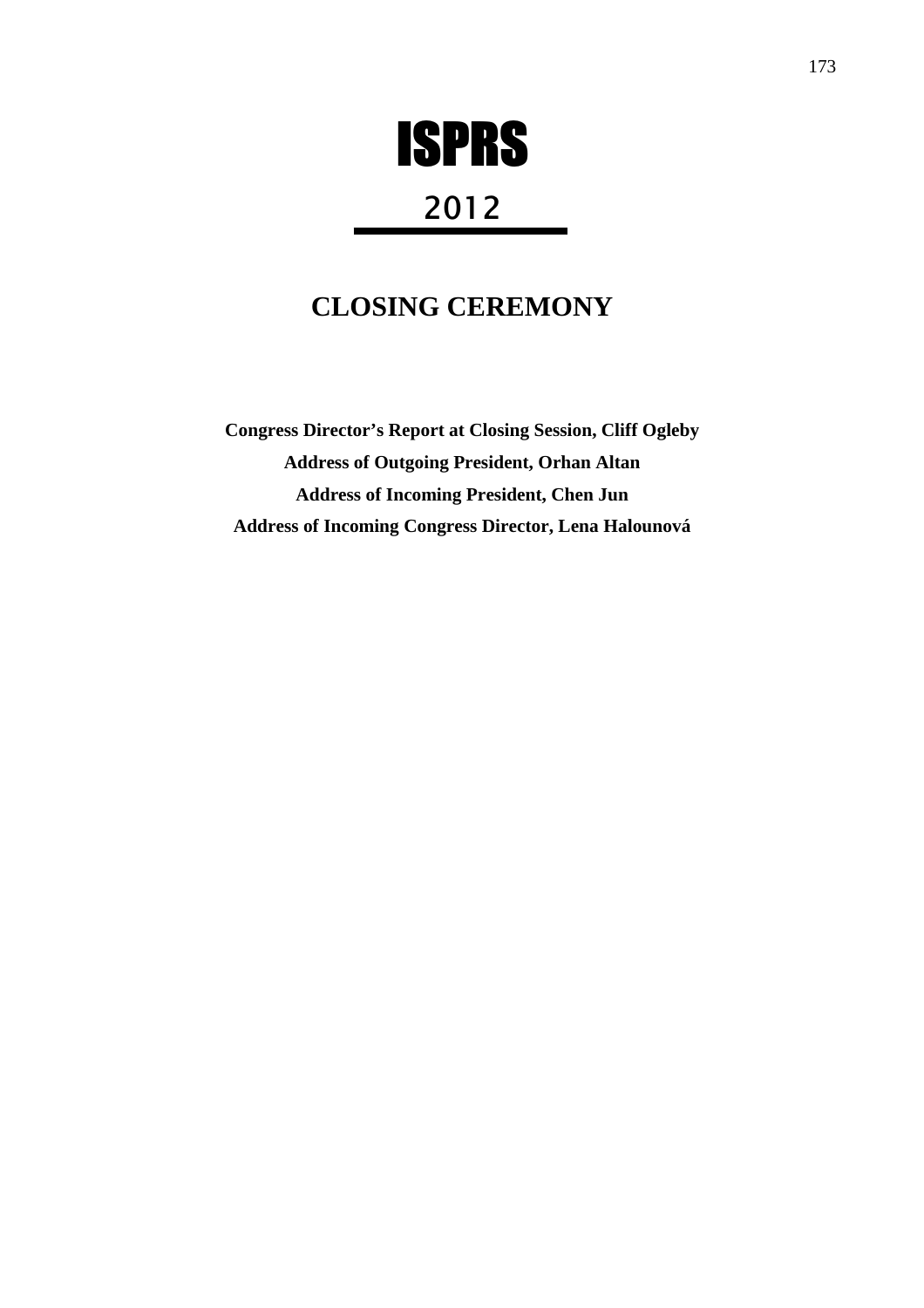#### **ADDRESS of OUTGOING CONGRESS DIRECTOR CLIFF OGLEBY**

Please see the Congress Director's Report in the report on the General Assemblies.

#### **ADDRESS of OUTGOING PRESIDENT ORHAN ALTAN**

Congress Director Cliff Ogleby, Distinguished guests, Ladies and Gentlemen,

We have nearly reached the end of a very exciting Congress and I very much hope that all of you will take home pleasant memories and new ideas and information for your work. We have heard from the TCPs about the technical highlights of the Congress and I am sure that every one of you will have enjoyed participation in other activities. We have had successful meeting of the General Assembly as you have heard from the Secretary General.

I am very happy that the themes which I mentioned in my opening speech of collaboration and applying science to the benefit of society have been echoed in many meetings and presentations during the Congress.

This is the end of my term of office as president and all that is left for me to do is to thank many people for their help and support during the past four years. Whatever has been achieved could not have been done without a committed and dedicated team. Of course we have had disagreements but we have overcome these and indeed strengthened our understanding of each other and moved on. Let me start with my colleagues on Council. Secretary General Chen Jun has set up an efficient organization in Beijing and ensured that Council has been supported by this. Treasurer Mike Renslow has also run a well-managed office of the treasurer and has made sure that we hand over a good system and a sound financial situation to his successor. I have benefited enormously from the experience and wise advice from 1st Vice President Ian Dowman and from the insightful comment and attention to detail of 2nd Vice President Ammatzia Peled.

I do not need to repeat what a good job Congress Cliff Ogleby and his team has done in organizing the Congress, and he has also made useful contributions to all aspects of Council discussion. Council has been supported by a strong team of TCPs who have provided the framework and encouragement for a strong

technical program; this has also been made possible by the work of the working group chairs and co-chairs. And of course the local organizing committee for the Congress has done a fantastic job, they have been efficient and friendly and anxious to make sure that both Council and participants have a good Congress.

I would particularly like to mention one person who have done a great job on the scientific committee and the publications: Mark Shortis has done a great job in putting together the technical program and liaising with the Technical Commission Presidents. And I have been well supported by my colleagues in my Institute in Istanbul.

There is one person without whom my involvement in ISPRS for 12 years would have not been possible: that is my wife Melike. She has put up with my absences and helped me both materially and emotionally when we have been working together. I could not have done this job without her and I missed her presence in the last 2 years.

Council has a responsibility to run ISPRS for the benefit of you all-its members and participants in the Congress. If you go away from Melbourne with new knowledge, new friends and inspiration for the coming four years, we can be satisfied with a job will be done and I can pass the responsibilities of the office to the new president. I have served the Society to the best of my ability

This brings me to my final duty as president of ISPRS to pass the chain of office over to Chen Jun your president for the next four years. I believe that ISPRS is in a strong and well placed to continue its role of promoting our science, and I am quite sure that Chen Jun will do an excellent job in all aspects of the work of ISPRS. I congratulate him on his election and wish him well for his term as President. I have given him the Congress Flag in Istanbul and I handover him the Presidents gavel pass the chain.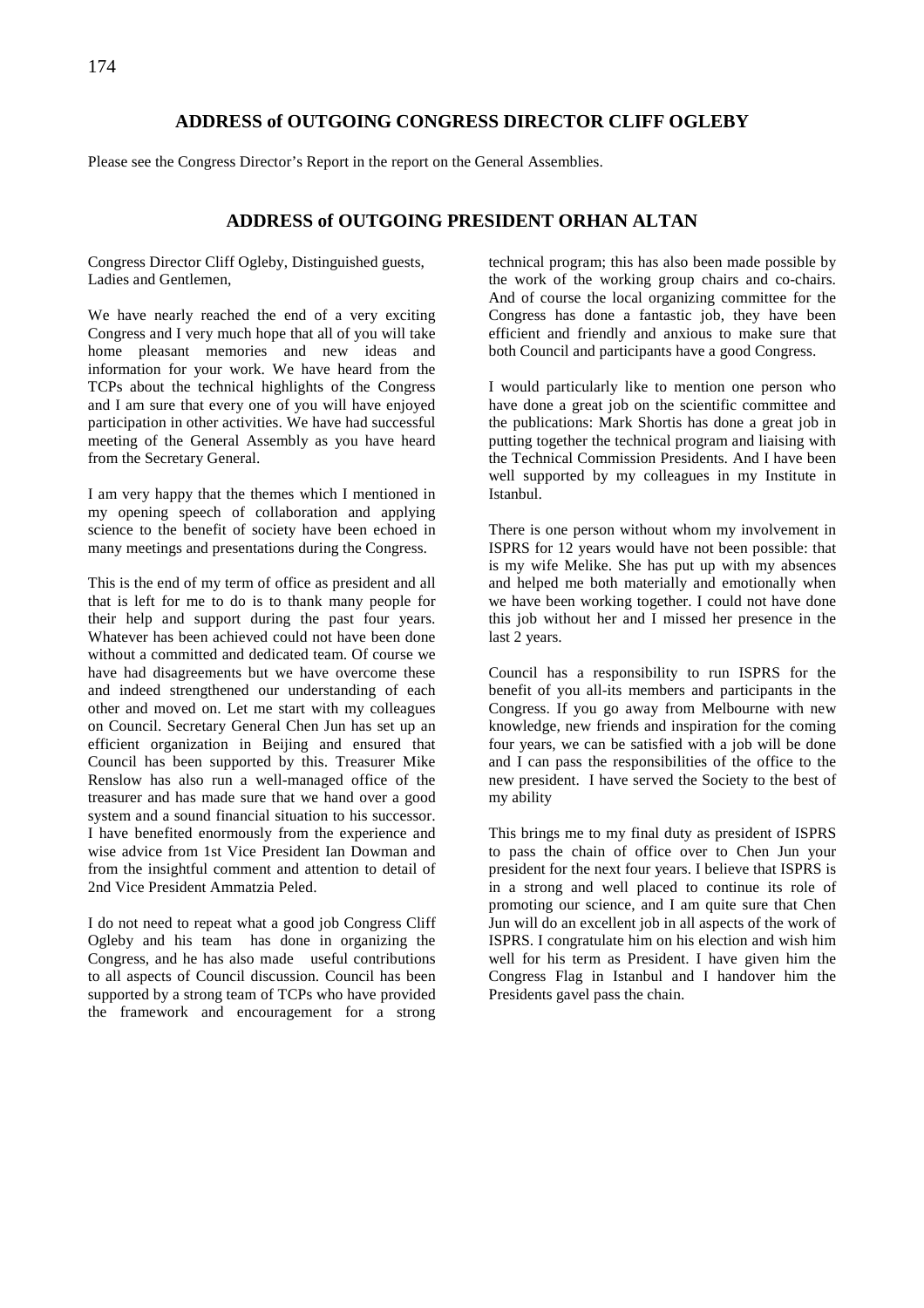

**Presentation of Chain of Office** 

#### **ADDRESS of INCOMING PRESIDENT CHEN JUN**

Distinguished Guests, Ladies and Gentleman:

It is my great honour to accept the position of ISPRS President for the next four years. I would like to thank the General Assembly, our delegates and all of you, for trusting me and voting for me.

I would like invite you to look at the following picture which was taken in Sept. 1982 during ISPRS Com VII symposium held in Toulouse, France. At this time I was a student, and my professor Max Guy, brought me to the symposium. From the picture, you can find Dr. Sherman Wu, Professor Xu Guanhua (who became the Minister of Science and Technology of China in 1990s). As I spoke French, I helped some Chinese delegates to translate their speech into French to Gottfried Konecny. Gottfried Konecny translated that into English to John Trinder. Then English-France-Chinese. It was my first experience to attend an ISPRS Conference. I enjoyed it very much and I started to learn about ISPRS.



Since then, I spent thirty years to learn about ISPRS. When I learn, I also grow up. I submitted my first paper to the 16th Congress in 1984. It was selected as an oral presentation and I submitted some papers to the 17th Congress. I attended the following ISPRS Congresses in Washington, Vienna, Amsterdam, Istanbul, Beijing, and then here. When I was teaching at Wuhan University, I organized the first ISPRS workshop in 1992. From there, I learnt how to organize ISPRS workshops and how to present papers at ISPRS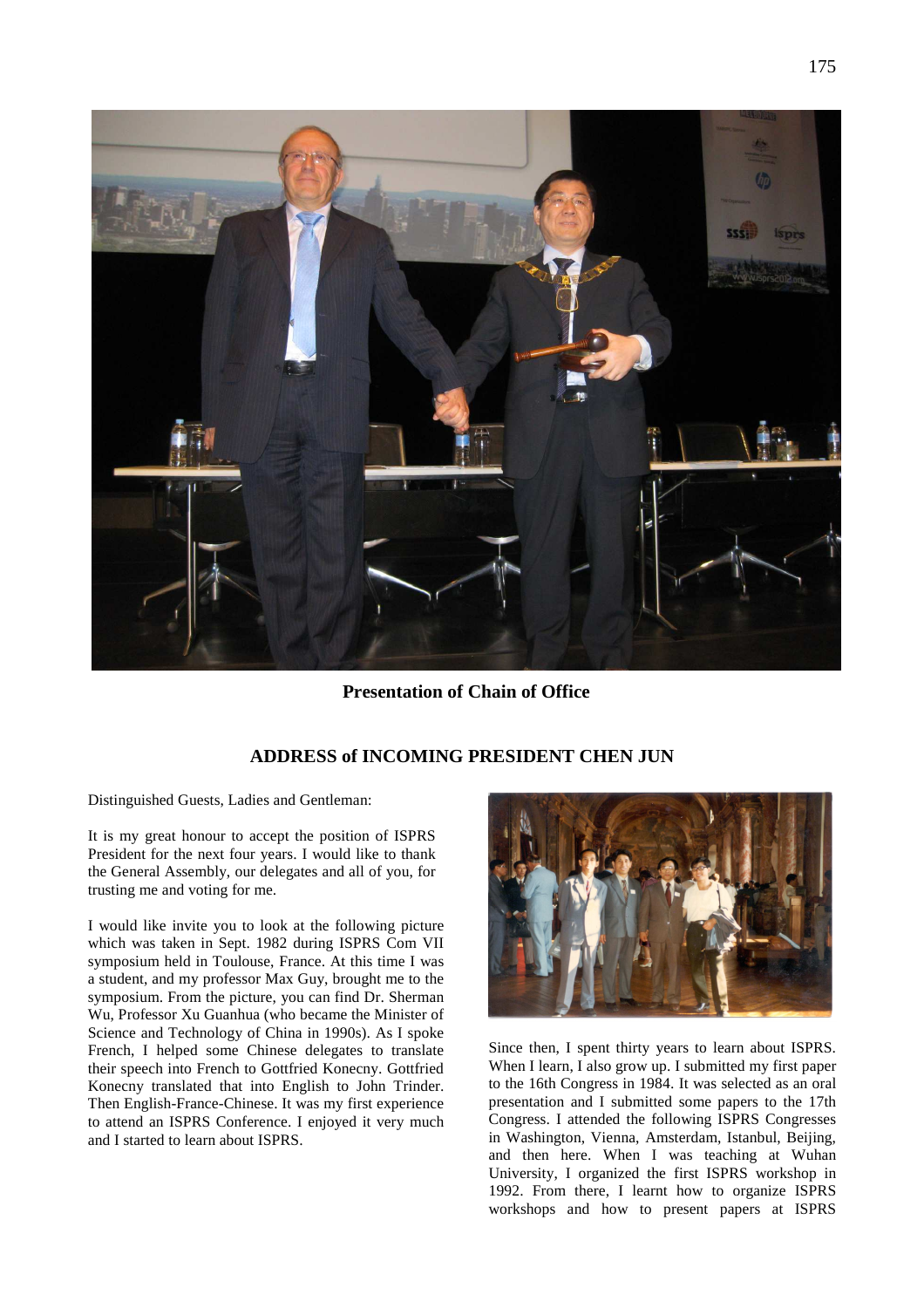conferences. Later on I became a working group chair in 1996 to 2000. In the following years I served as Technical Commission President, Congress Director and Secretary General. It has been a long journey, but I have learned about the traditions of ISPRS. How we submit papers, how we review papers, do presentations, and also the importance of contacts made through ISPRS. I have learnt who ISPRS people are, where they are from, and who are working groups chairs and TCPs, and how to serve. I got trained, I made friends, I saw familiar ISPRS faces, I gained experience and also shaped my career. So it's very important and I love ISPRS.

I will do my best to serve ISPRS. We know that ISPRS is a society with long history, with high reputation, with strong influence, as you can see from this Congress. But we also face great challenges like strong competition, increasing demands, and educational opportunities. The first thing we should do is to implement the ISPRS Strategic plan and provide stronger scientific voices. A key requirement is to advance the science of Photogrammetry, Remote Sensing and Spatial Information Science. Another thing is to enhance communication with other societies. We need to keep our valuable traditions, but as Wolfgang Wagner has said we need to adapt to the new environment. So we need to conduct all necessary reforms, maybe changing the conference structures so that we keep a strong scientific voice, and provide better service for society.

A key organization for ISPRS is ICSU (the International Council for Science). ICSU is looking at how science can contribute to knowledge on global change, for instance, how could we forecast future environmental conditions and their consequences for people? How could we develop and integrate the observations systems to manage global and regional environmental changes? How could we anticipate, avoid and manage disruptive global environmental change? As the society of Photogrammetry and Remote Sensing, we are facing grand challenges, society needs more information as Prof. Gorden Mcbean said at the first plenary, he would ask us, the specialist society for photogrammetry, remote sensing and SIS to provide reliable information on topics such as land cover, applications of imagery, and many others. So we need also more effective analysis and simulation, more advanced visualization and representation technologies. I would say from this Congress, we have already done a lot of things; we have very good communication, integration and collaboration with other societies. But still have long way to go.

What I would suggest that with a new Council and new TCPs and Working Groups, we should try to provide a stronger scientific voice from ISPRS. For instance, we have to define what are the major scientific and technical challenges which we are facing? What are the key issues to be addressed? What are the latest developments? To do that, we need Council, TCPs,

Working Group Chairs, and many of you to work together to develop a good vision of the future. For instance, we should generate some vision papers and a research and development agenda. During the General Assembly, we have decided to continue our book series with both author and edited books and edited proceedings. Prof. Zhilin Li is new editor and he would like to publish some authored books next year. We should promote special issues for cutting edge developments for our journals.

The second thing I think we can do is to have closer collaboration with others. We have some priority areas like disaster, health, land cover change, and many others. And we should have Inter-disciplinary research with other societies like Joint Board of GIS on disaster; GEO on Land cover change , we had very special session with GEO; OGC on web service; IEEE CV on Benchmarks; ICA on Image Maps; IGU on Border Area Studies; EuroSDR on capacity building. There is also GGIM. Gottfried has done very good job on the current status of global surveying, and mapping. But this is why we need collaboration among academia, industry and users. and it is necessary to invite people from these three different groups to meet together. We have done this but I think we should have more. We also need to do something that Orhan has already done: produce booklets; generate test data and technical guidelines; produce survey reports, even Webpage systems.

Another issue is how to optimize ISPRS conferences (congress, symposia, workshops). Could we have an annual ISPRS conference plus mini-workshops? Now many workshops symposium are very big, several hundred people. In fact we need mini-workshops for in depth discussion. Workshops allow us to work together. We need to bring more scientists and young people to join ISPRS events and activities. During last four years, Commission VIII symposia have brought brilliant remote sensing scientists to ISPRS and we need to keep this. We need our annals and Journal of GeoInformation cited. We should also set up a distinguished speaker program. I remember last year, Prof. Deren Li, the new Honorary Member, gave keynote speeches at six ISPRS workshops organized in China. And how can we enable TCPs and WG officers to concentrate on scientific work? On leadership, Orhan has made some progress, but we need to continue to do that. For instance, he looked into establishing permanent headquarters and to provide help to TCPs and WG officers to organize the events. On another issue we have some comments on how to improve selection of ISPRS officers?

For all that, I think I will not be able to do everything on my own. I rely very much on Council, TCPs and Working Group chairs and co-chairs; on ISAC, IPAC, editors, Regional Representatives, and other ISPRS officers; and also we rely on Ordinary Members, Regional Member, Sustaining Members, Associate Members and Honorary Members, Fellows; and of